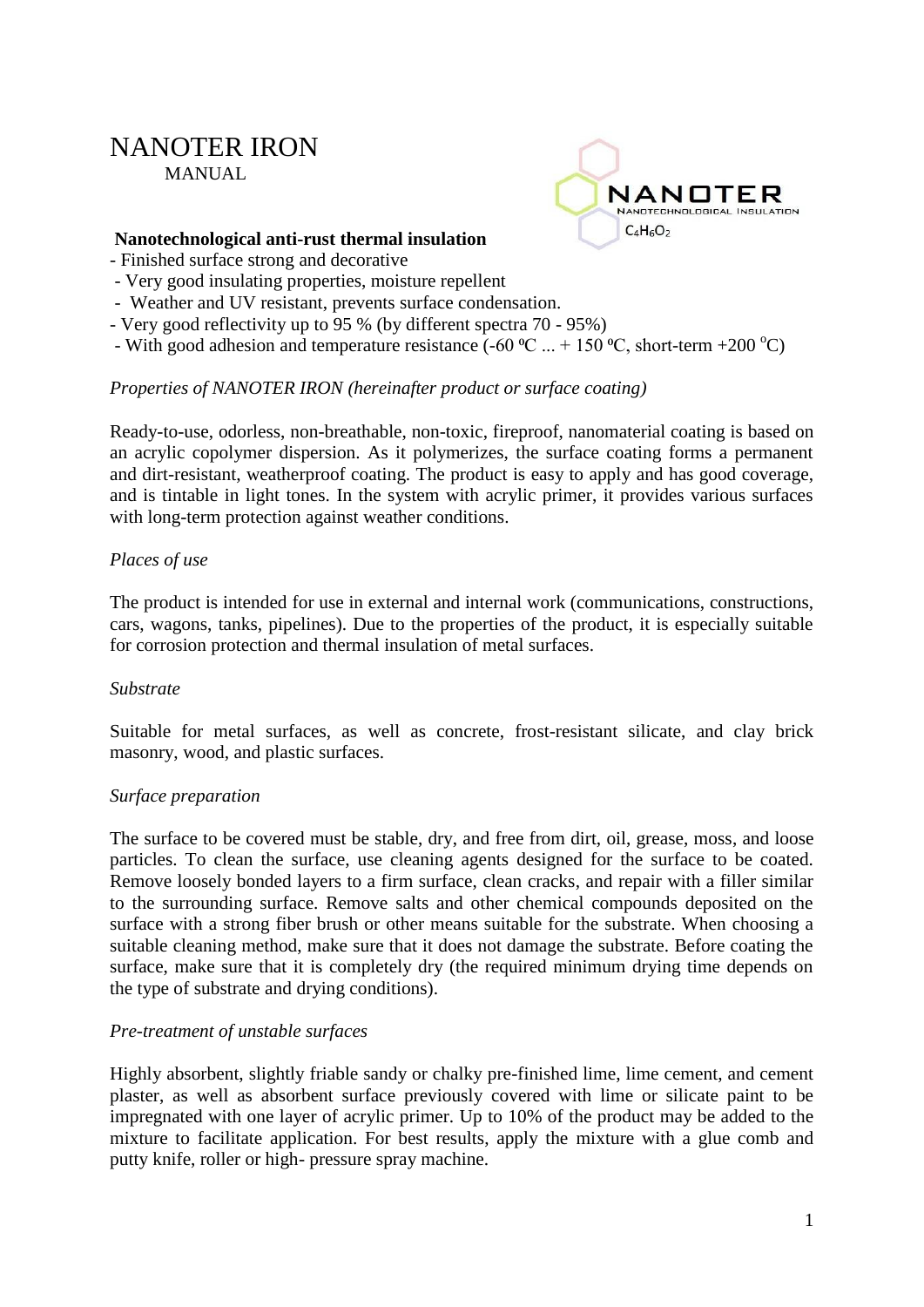# *Priming*

Prime the surface with one coat of acrylic primer. If, after priming, the site repairs previously made on the substrate have a different shade from the surrounding surface (due to different surface absorbency), the repaired areas must be covered with a 1:10 mixture of one layer of the product and water to obtain a more uniform color tone. Allow the surface to dry properly.

# *Finishing*

Apply the product in layers, taking into account the desired purpose, surface properties, and position (vertical or horizontal), the tools used, and the working environment. The recommended final layer thickness is 1 to 2.5 mm. The thicker the layer, the better the heatinsulating properties.

#### *Technical specifications*

| Place of use               | external and internal work                                                            |
|----------------------------|---------------------------------------------------------------------------------------|
| Consumption for 1 mm layer | $1 \frac{\text{m}^2}{\text{m}^2}$ depending on the absorbency of the<br>surface       |
| Drying time                | 1 mm to 24 h, 2 mm to 48 h                                                            |
| Thinner                    | water                                                                                 |
| Tinting                    | RAL tinting system                                                                    |
| <b>Tools</b>               | glue comb and putty knife, roller or airless<br>sprayer (high-pressure spray machine) |
| Cleaning of tools          | with water immediately after use                                                      |
| Storage                    | in unopened containers $(5 \dots 45 \degree C)$                                       |
| Packaging                  | 10 L/20 L                                                                             |

#### *Product preparation*

The product is ready for use. After opening the container, immediately before covering the surface, mix the product until it has a uniform consistency (there is no more liquid layer at the bottom of the container).

#### **NB! Stir slowly by hand or with a mixing drill at a maximum of 200 rpm.**

If necessary, dilute with clean water to 2.5 to 10% by volume (depending on the unit temperature, the properties of the surface to be covered, and the tool used).

#### *Recommendations for product application*

Required air and surface temperature during surface treatment and drying  $+ 10$ . 45 °C (preferably +  $18 \pm 2$  °C), relative humidity 40-80% (preferably 60-65%).

# **NB! Avoid covering the surface in cold and humid (rain, fog, dew), as well as in windy weather, as well as in direct sunlight.**

At lower temperatures and/or high humidity, the drying time of the coating is significantly extended. If the temperature drops below  $+7$  °C, the product stops drying, and there is a risk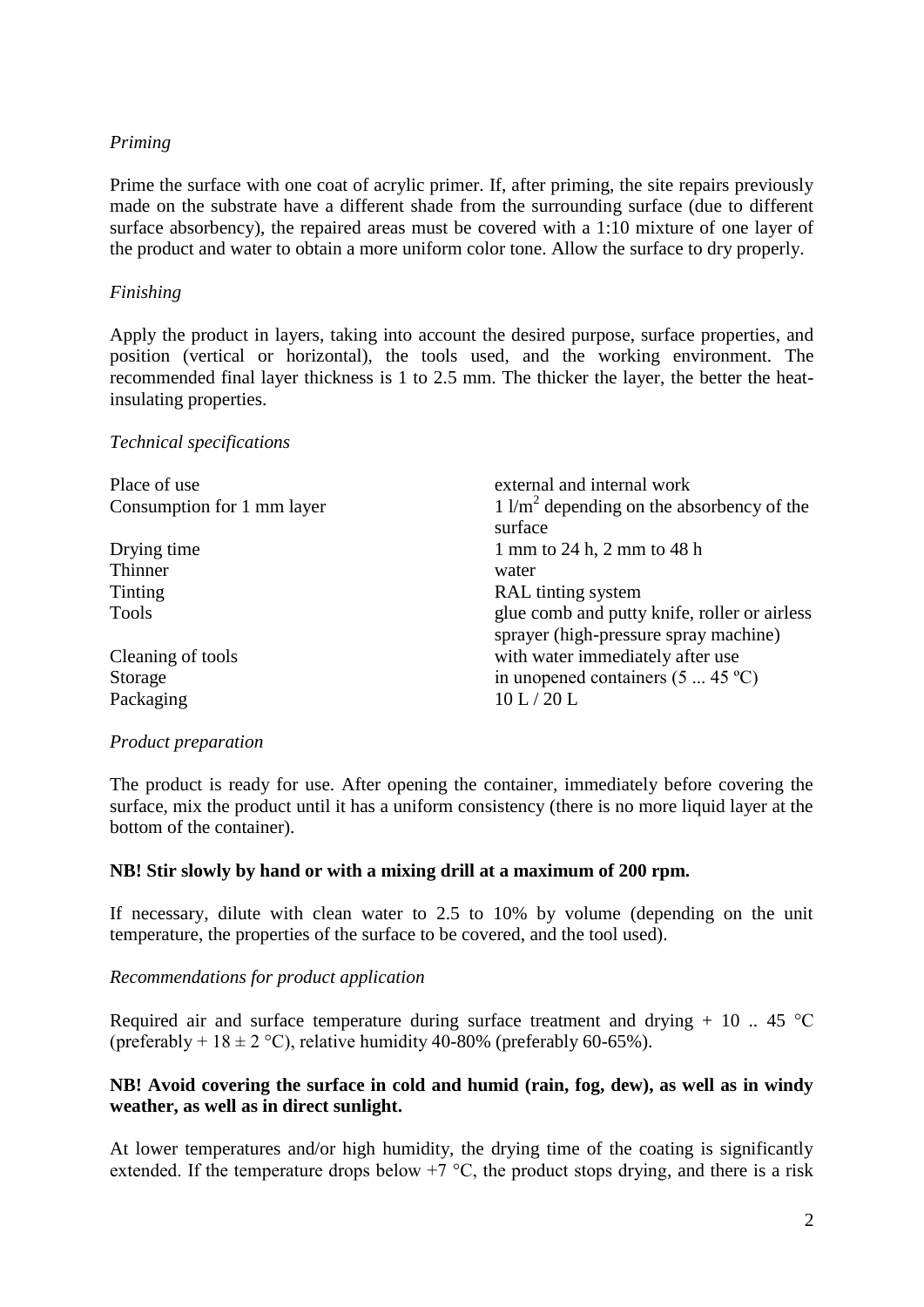of the poor-quality coating. Do not apply the product on surfaces heated by the sun. When covering in hot weather, take measures to prevent the coated surface from drying out too quickly. Allow the coated surface to dry properly between coats. Cover large areas without interruptions, make interruptions only at corners.

# *Recommended tools*

Glue comb B2 or B3 and putty knife. First, apply the product to the surface with a glue comb, allowing the layer to dry (time up to 24 h). The coating is dry if there is no damage to the layer when it is pulled over the layer with a putty knife. Then apply a second coat with a putty knife, which, if necessary, will also ensure a good appearance of the surface. The desired layer thickness of 1.5 ... 2 mm is ensured in two strokes. At the same time, it is possible to finish the surface as desired (decorative plasters, roll materials, water-based paints).

Roller. The roller is used if the desired layer thickness is 0.3 to 0.5 mm. When using a roller, pre-dilute the product with clean water, optimally 10 to 15% by volume.

High pressure spray machine. Used for covering larger surfaces. Simultaneous application in a layer 0.3 to 1.5 mm thick, depending on the technical parameters of the sprayer used. Recommendations for using the sprayer:

- remove all filters (prevent the passage of microspheres):

- the device must be free of any residue before handling the product;
- use working pressure 40... 80 bar:

# -

# **NB! Adjust the spray pressure so that the working pressure when applying the product does not exceed 100 bar.**

- hose length 15...45 m;
- use only the pistols provided;
- use nozzles with an aperture of  $0.025$  to  $0.035$  (last two digits of the nozzle marking);
- pre-dilute the product depending on the sprayer used;
- mix the product in the container every 5 to 10 minutes during operation;
- turn the pressure regulator to zero before stopping the sprayer completely.



The spray width is determined by the spray angle at a distance of 30 cm from the surface. The angle is determined by the first digit of the nozzle marking.

For example, it is recommended to use a nozzle  $327$  once for a  $30^{\circ}$  spray angle and a nozzle 529 for a  $50<sup>o</sup>$  angle. Use larger nozzles and a wider spray angle for large surfaces, smaller nozzles, and a narrower spray angle for small surfaces and pipes.

# *Subsequent surface care*

The surface covered with the product can be cleaned with water, if necessary, also with a neutral cleaning agent. After using the cleaner, rinse the surface thoroughly with water. Avoid